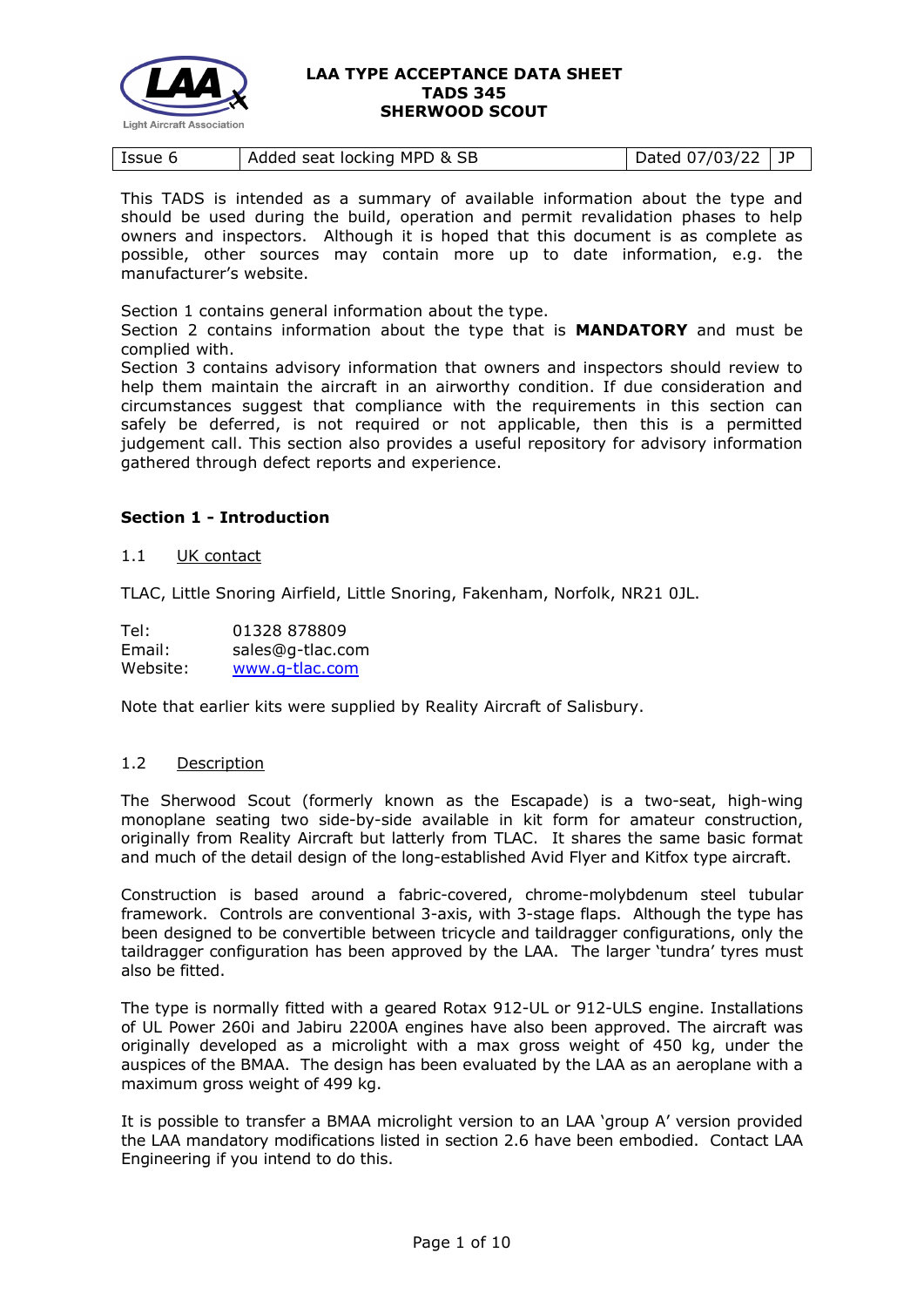

The Scout variant incorporates some changes from the earlier Escapade variant: a larger empennage (longer spar rudder and elevators, including aerodynamic balances at the tips, squared off fin and tailplane tips, additional control surface hinges, additional fuselage bracing), rudder centring system, flap gap seals and additional door latches.

## **Section 2 – Mandatory information for owners, operators and inspectors**

At all times, responsibility for the maintenance and airworthiness of an aircraft rests with the owner. Condition No 3 of a Permit to Fly requires that: *"the aircraft shall be maintained in an airworthy condition".* 

## 2.1 Fast Build Kit 51% Compliance

The kit has been checked to comply with the 51% amateur build criteria. Appendix 1 shows the breakdown of the minimum number of tasks that the amateur builder must complete.

A 'build assist' programme is available from the factory, which provides builders with guidance and assistance during the early stages of construction. The basic breakdown of tasks required to be completed by the builder remains the same as Appendix 1, but there is scope for the builder assisting in some tasks that the factory normally completes and for the factory to provide extra pairs of hands to help the builder manoeuvre large assemblies.

## 2.2 Build Manual

Escapade Builders Instruction Manual revision 4.

## 2.3 Build Inspections

Build inspection schedule 9 (tubular aircraft). Inspector approval codes A-A or A-M or K. Inspector signing off final inspection also requires 'first flight' endorsement.

## 2.4 Flight Manual

Escapade Operator's Manual, issue 1 AL3. Note that this refers to the microlight version and the parameters on an aircraft's LAA Operating Limitations document take precedence; however, manual gives good general advice relating to the type.

## 2.5 Mandatory Permit Directives

| CAA MPD      | Associated Docs | Subject        | Applicability                     |
|--------------|-----------------|----------------|-----------------------------------|
| MPD 2007-009 | n/a             | Pitch trim tab | Escapade microlights <sup>1</sup> |

<span id="page-1-0"></span><sup>&</sup>lt;sup>1</sup> Note that MPD 2007-009 only applies to the microlight version. The range of trim tab movements noted in that MPD are, in any case, as specified in section 2.8 below.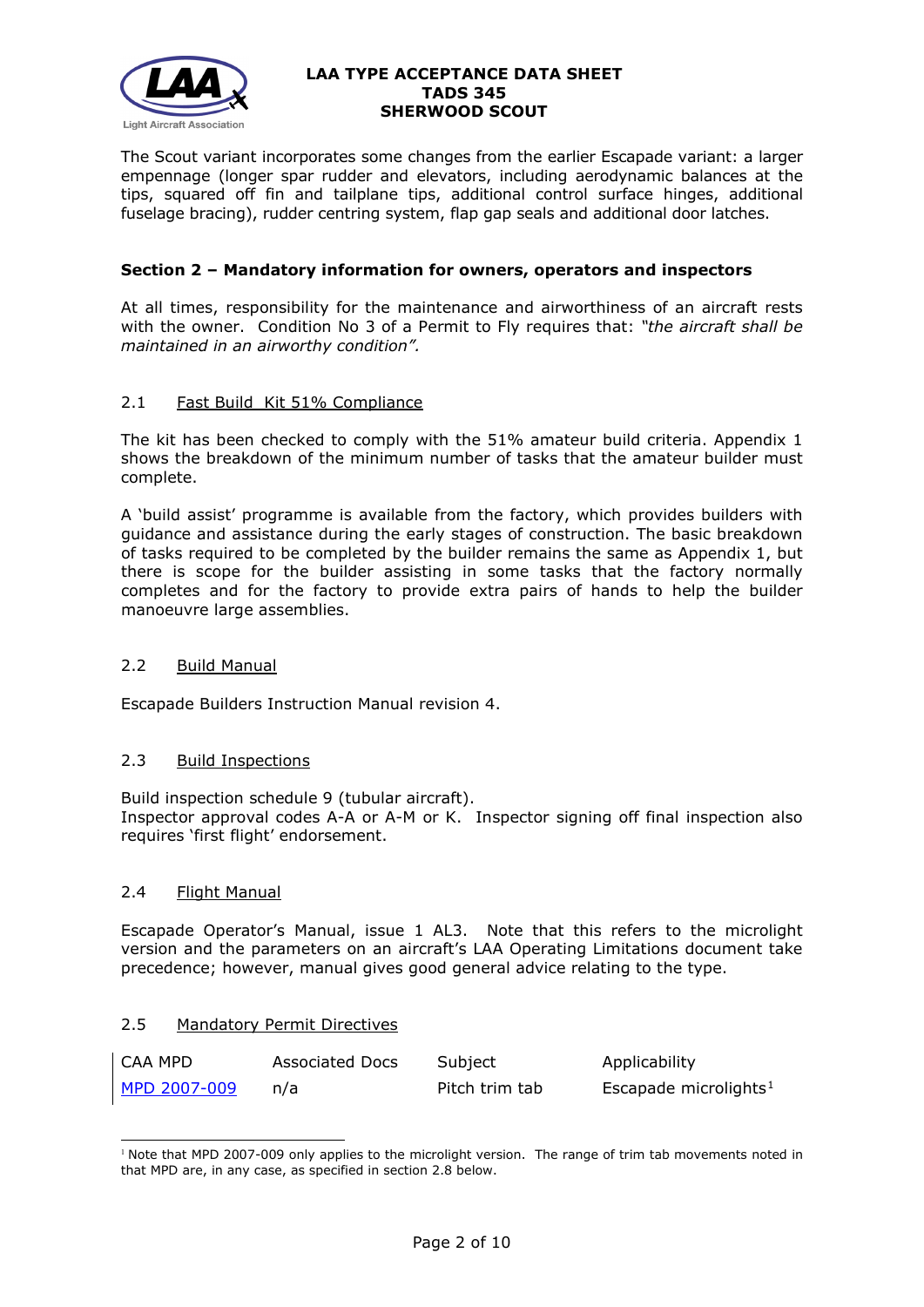

[MPD 2022-004-E](http://www.lightaircraftassociation.co.uk/engineering/TADs/345/MPD%202022-004-E.pdf) [TLAC SB 2021-001](http://www.lightaircraftassociation.co.uk/engineering/TADs/345/TLAC%20SB%202021-001%20Escapade%20Seat.pdf) Seat locking Escapade and Sherwood

Scout, all s/n[2](#page-2-0)

Also check the LAA website for MPDs that are non-type specific [\(TL2.22\)](http://www.lightaircraftassociation.co.uk/engineering/TechnicalLeaflets/Operating%20An%20Aircraft/TL%202.22%20non-type%20specific%20MPDs.pdf).

## 2.6 LAA Required Modifications (including LAA issued AILs, SBs, etc)

- MOD/345/001 Increase tail bracing wires from 3/32" to 1/8" to comply with factored cable load requirements.
- MOD/345/002 Add spacers at the joint between the elevator pushrod and the torque tube lever in the cockpit, to allow the attach bolt to be pinched up tight to prevent the rod-end rotating about the bolt with movements of the elevator.
- MOD/345/003 Restriction to tailwheel configuration only. Balloon-type mainwheel tyres must be fitted.

MOD/345/004 Fitment of upgraded, strengthened main undercarriage legs, main undercarriage 'vee' and undercarriage attachment bolts.

2.7 Additional engine operating limitations to be placarded or shown by instrument markings

Notes:

- Refer to the engine manufacturer's latest documentation for the definitive parameter values and recommended instruments.
- Where an instrument is not fitted, the limit need not be displayed.

With Rotax 912-UL engine:

Maximum CHT: 150°C Max Coolant Temp: 120°C (with 50/50 Glycol/water coolant) Oil Temp Limits: 50°C to 140°C (Normal 90-110°C) Oil Pressure: 2-5 Bar Minimum Fuel Pressure: 0.15 bar

## 2.8 Control surface deflections

| Ailerons             | Up: $30^\circ \pm 5^\circ$<br>Down: 30° ±5°                      |
|----------------------|------------------------------------------------------------------|
| Elevators (Scout)    | Up: $28^{\circ}$ $\pm 2^{\circ}$<br>Down: $28^\circ \pm 2^\circ$ |
| Elevators (Escapade) | Up: $28^{\circ}$ $\pm 2^{\circ}$<br>Down: $16^{\circ}$ ±2°       |
| Elevator tab         | Up: $20^\circ \pm 5^\circ$<br>Down: $40^{\circ}$ ±5°             |
| Rudder               | Left $28^\circ \pm 2^\circ$<br>Right $28^\circ \pm 2^\circ$      |
|                      |                                                                  |

<span id="page-2-0"></span><sup>&</sup>lt;sup>2</sup> Note that compliance with the pre-flight inspection part of MPD 2022-004-E does not need to be recorded prior to flight.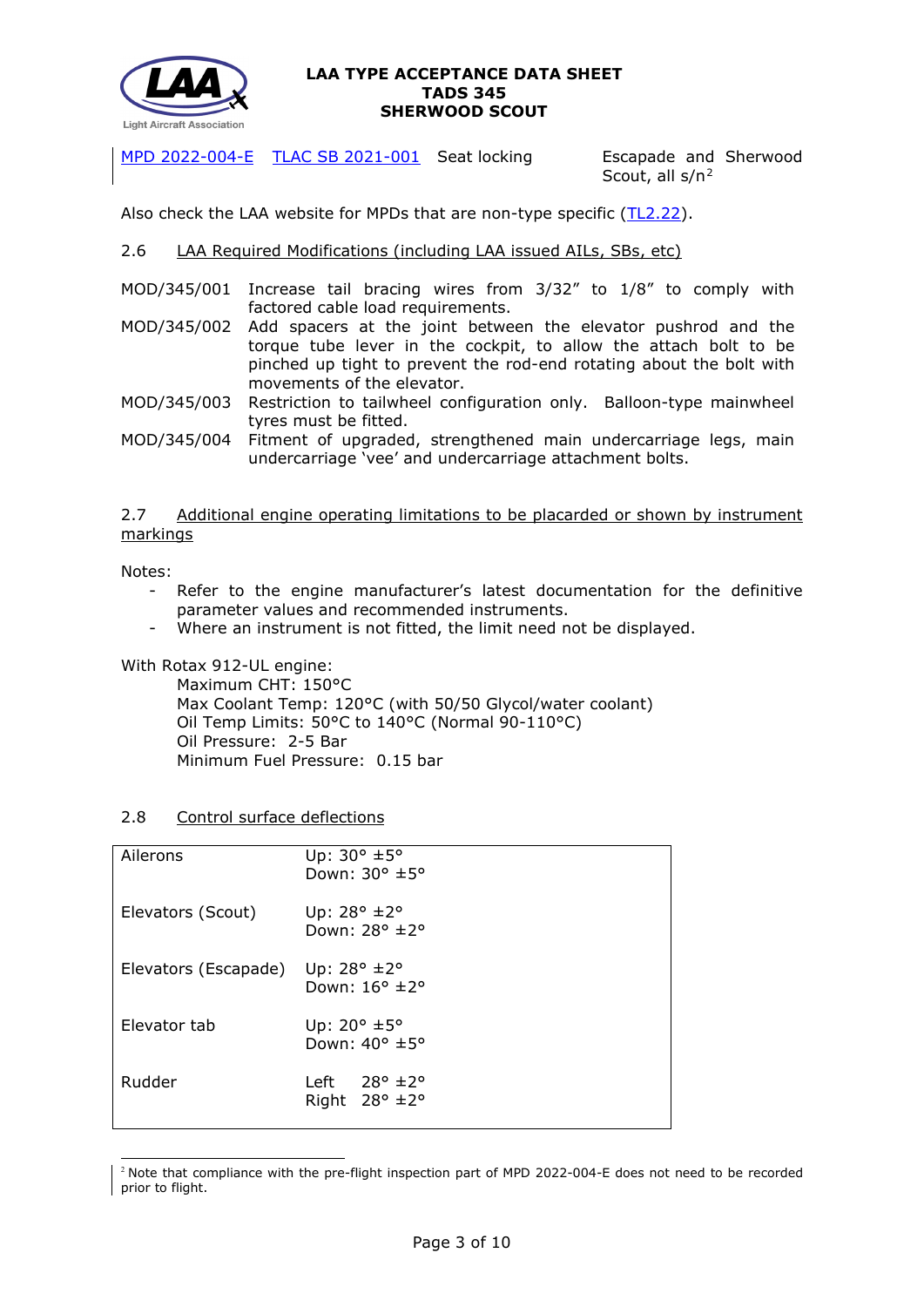

Flap Down  $0^{\circ}$  - 15°  $\pm$  2° - 28°  $\pm$  2° - 40°  $\pm$  2°

## 2.9 Operating Limitations and Placards

(Note that the wording on an individual aircraft's Operating Limitations document takes precedence, if different.)

- 1. Maximum number of occupants authorised to be carried: Two
- 2. The aircraft must be operated in compliance with the following operating limitations, which shall be displayed in the cockpit by means of placards or instrument markings:
	- 2.1 Aerobatic Limitations Aerobatic manoeuvres are prohibited. Intentional spinning is prohibited.
	- 2.2 Loading Limitations Maximum Total Weight Authorised: 499 kg CG Range: 9.0" to 15.5" aft of datum Datum Point is: a point 1.25" aft of the wing leading edge
	- 2.3 Engine Limitations Rotax 912-UL and 912-ULS: Maximum Engine RPM: 5800 Maximum continuous engine RPM: 5500

 Jabiru 220A: Maximum Engine RPM: 3300

- 2.4 Airspeed Limitations Maximum Indicated Airspeed ( $V_{NE}$ ): 120 kts IAS Max Indicated Airspeed Flaps Extended: 67 kts IAS
- 2.5 Other Limitations The aircraft shall be flown by day and under Visual Flight Rules only. Smoking in the aircraft is prohibited.

Additional Placards:

"Occupant Warning - This Aircraft has not been Certificated to an International Requirement"

A fireproof identification plate must be fitted to fuselage, engraved or stamped with aircraft's registration letters.

#### 2.10 Maximum permitted empty weight

Maximum permitted empty weight 912-UL engine: 317 kg 912-ULS engine: 314 kg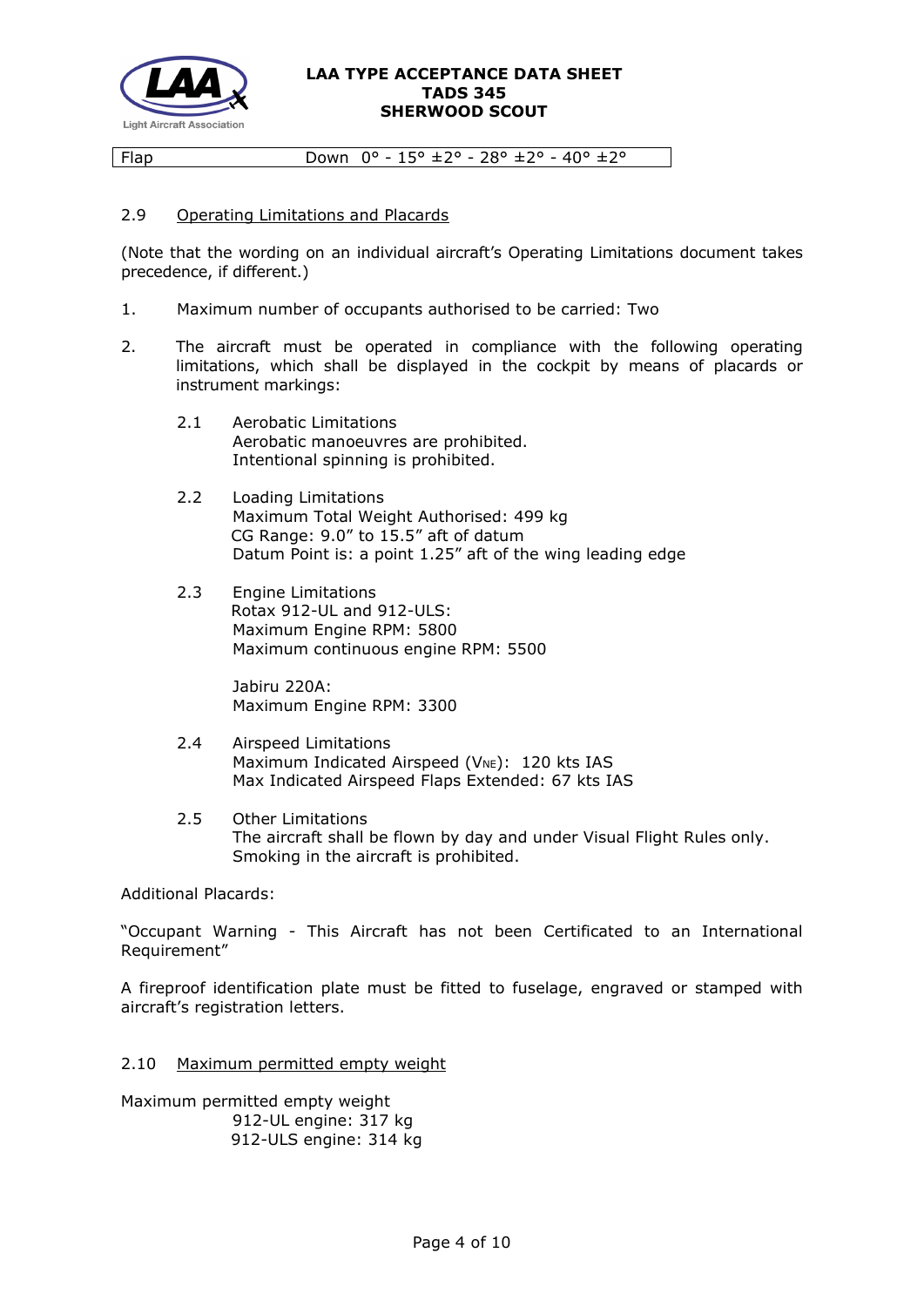

### **Section 3 – Advice to owners, operators and inspectors**

### 3.1 Maintenance Manual

The operator's manual contains some type-specific maintenance requirements, otherwise refer to TL2.19.

### 3.2 Standard Options

- 1. Electric pitch trim system with LED-type position indicator.
- 2. Skyflash wingtip strobes.
- 3. Flap gap seals (TLAC drawing WGA14308)
- 4. Flap infill panels (TLAC drawing W470SA)

### 3.3 Manufacturer's Information (including Service Bulletins, Service Letters, etc)

In the absence of any over-riding LAA classification, inspections and modifications published by the manufacturer should be satisfied according to the recommendation of the manufacturer. It is the owner's responsibility to be aware of and supply such information to their Inspector.

| Associated Docs               | Subject | Applicability                        |
|-------------------------------|---------|--------------------------------------|
| TLAC SB 2021-001 Seat locking |         | Escapade and Sherwood Scout, all s/n |

## 3.4 Special Inspection Points

- 1. In February 2010, the BMAA alerted its owners to the possibility of cracks developing in horizontal tail support struts. Cracks had been found in a number of examples where the tubular steel strut had been flatted to facilitate attachment to the tailplane spar. The paint in that area should be checked for cracks or blistering. The strut should be robustly pulled and twisted to help identify any cracks present. Should any struts be suspect, they should be removed from the aircraft, the affected end cleaned of paint and the area inspected more closely (e.g. using a dye-penetrant test).
- 2. Following a suspected gust-load incident, flutter was experienced on a mechanically operated trim-tab, resulting in rapid oscillations of the control column. It was discovered that the Bowden cable outer had slipped through the retaining clamp at the elevator end, resulting in enough slack to allow the tab to flutter under the right conditions. Operators with the mechanical trimtab system should check the Bowden cable clamp as part of the daily inspection.
- 3. A fatal accident during take-off involving an Escapade in November 2021 is thought to have been as a result of the pilot's seat not being correctly locked in place prior to take-off and the secondary seat restraint strap not being utilised. The seat may have slid back on the seat track causing the pilot to lose control. During annual inspections (or following a heavy landing), check the seat track alignment, the correct operation of the locking pin and that secondary seat restraint strap for fit, location, condition and action. The AAIB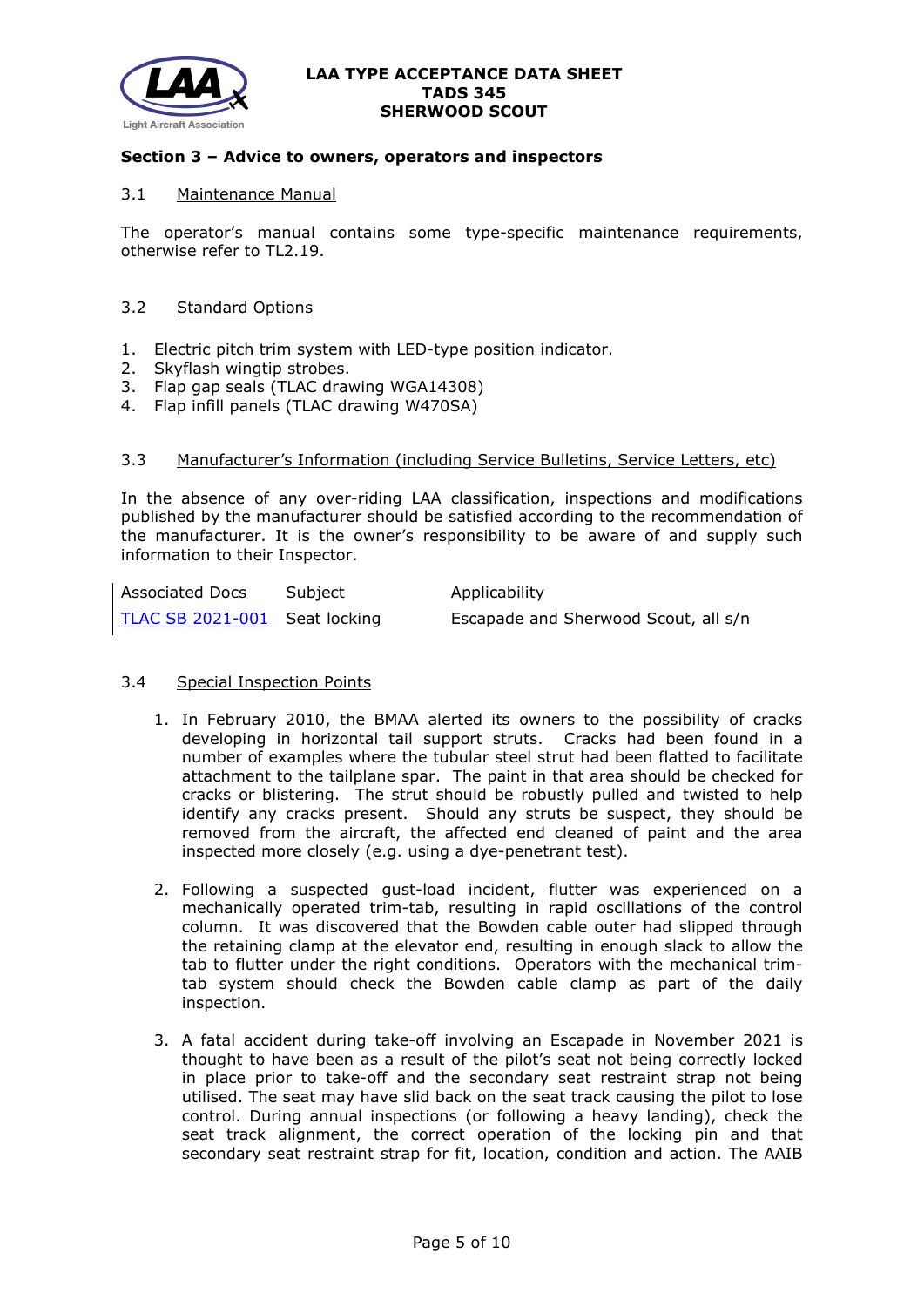

issued **AAIB Special Bulletin S3/2021** on 14 December 2021 concerning the incident.

# 3.5 Operational Issues

1. The following *Safety Spot* articles are relevant to Sherwood scout/ Escapade aircraft:

*Light Aviation* [December](http://www.lightaircraftassociation.co.uk/2014/Mag/Dec/SafetySpot.pdf) 2014 *Tail Spring Failure*

Showing the importance of regular inspection, the article notes an Escapade aircraft that suffered a tail spring failure.

*Light Aviation* July [2013](http://www.lightaircraftassociation.co.uk/2013/Magazine/July/safety_spot_jul.pdf) Reality Escapade Fuel Leak

Article notes an Escapade aircraft suffering a fuel leak from poor fuel tubing, article discusses the importance.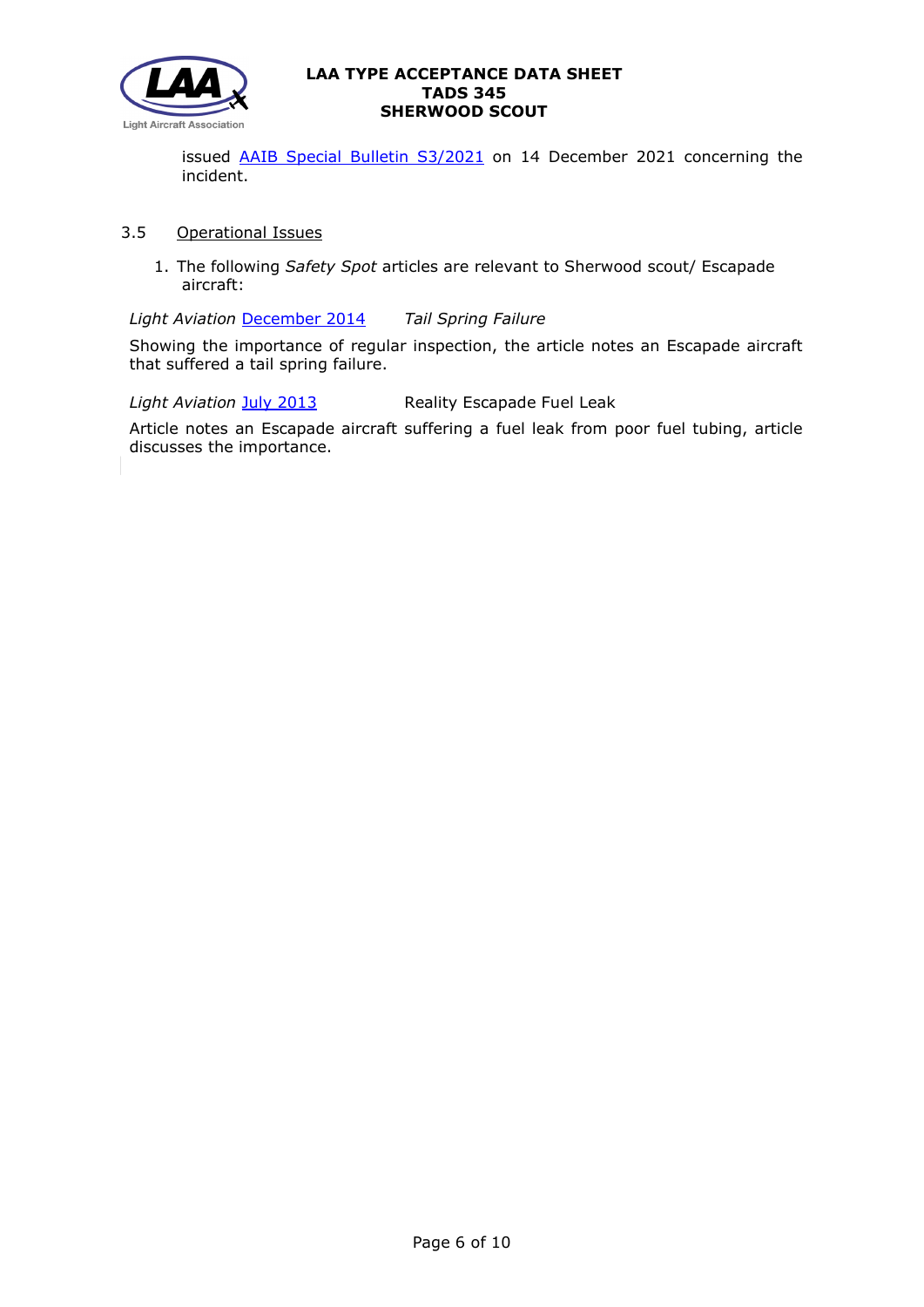

# Appendix 1 – Fast build kit task breakdown

|                                                                        |                     | Accomplished By |
|------------------------------------------------------------------------|---------------------|-----------------|
|                                                                        | Kit<br>Manufacturer | Amateur         |
| <b>FUSELAGE</b>                                                        |                     |                 |
| 1. Fabricate Special Tools or Fixtures                                 | $\mathbf{1}$        |                 |
| 2. Fabricate Longitudinal Members                                      | 1                   |                 |
| 3. Fabricate Bulkheads and Cross Members                               | 1                   |                 |
| 4. Assemble Fuselage Basic Structure                                   | 1                   |                 |
| 5. Fabricate Brackets and Fittings (internal fuse brackets and mounts) | $\mathbf{1}$        |                 |
| 6. Install Brackets and Fittings (internal fuse brackets and mounts)   | 1                   |                 |
| 7. Fabricate Control Cables, Wiring, and Fluid Lines                   |                     | $\mathbf{1}$    |
| 8. Install Control Cables, Wiring, and Fluid Lines                     |                     | 1               |
| 9. Prepare and Install Fuselage Covering                               |                     | $\mathbf{1}$    |
| 10. Fabricate Windshield/Windows/Canopy                                |                     | 1               |
| 11. Install Windshield/Windows/Canopy                                  |                     | 1               |
| 12. Assemble Doors and Windows, Glazing and Latches                    |                     | 1               |
| 13. Assemble and Install Control Sticks, Mixer and Control Push Rods   |                     | 1               |
| <b>WINGS</b>                                                           |                     |                 |
| 1. Fabricate Special Tools or Fixtures                                 | 1                   |                 |
| 2. Fabricate Wing Spars                                                | 1                   |                 |
| 3. Fabricate Wing Ribs                                                 | 1                   |                 |
| 4. Fabricate Wing Trailing Edge                                        | 1                   |                 |
| 5. Fabricate Drag/Anti-Drag Truss Members                              | 1                   |                 |
| 6. Fabricate Wing Brackets and Fittings                                |                     | 1               |
| 7. Fabricate Wing Tip Brackets                                         |                     | 1               |
| 8. Assemble Basic Wing Structures                                      | 1                   |                 |
| 9. Install Wing Trailing Edge                                          | $\mathbf{1}$        |                 |
| 10. Install Drag/Anti-Drag Truss                                       | 1                   |                 |
| 11. Fabricate Control Cables, Wires and Lines                          |                     | 1               |
| 12. Install Control Cables, Wires, and Lines                           |                     | 1               |
| 13. Prepare and Fit Wing Covering                                      |                     | 1               |
| 14. Install Pitot Static System                                        |                     | $\mathbf{1}$    |
| 15. Install Wing jury Struts                                           |                     | $\mathbf{1}$    |
| 16. Install and rig Wings                                              |                     | $\mathbf{1}$    |
| 17. Fabricate and Assemble Wing Transport Struts                       |                     | 1               |
| <b>FLIGHT CONTROLS</b>                                                 |                     |                 |
| 1. Fabricate Special Tools or Fixtures                                 | 1                   |                 |
| 2. Fabricate Aileron Spars                                             | 1                   |                 |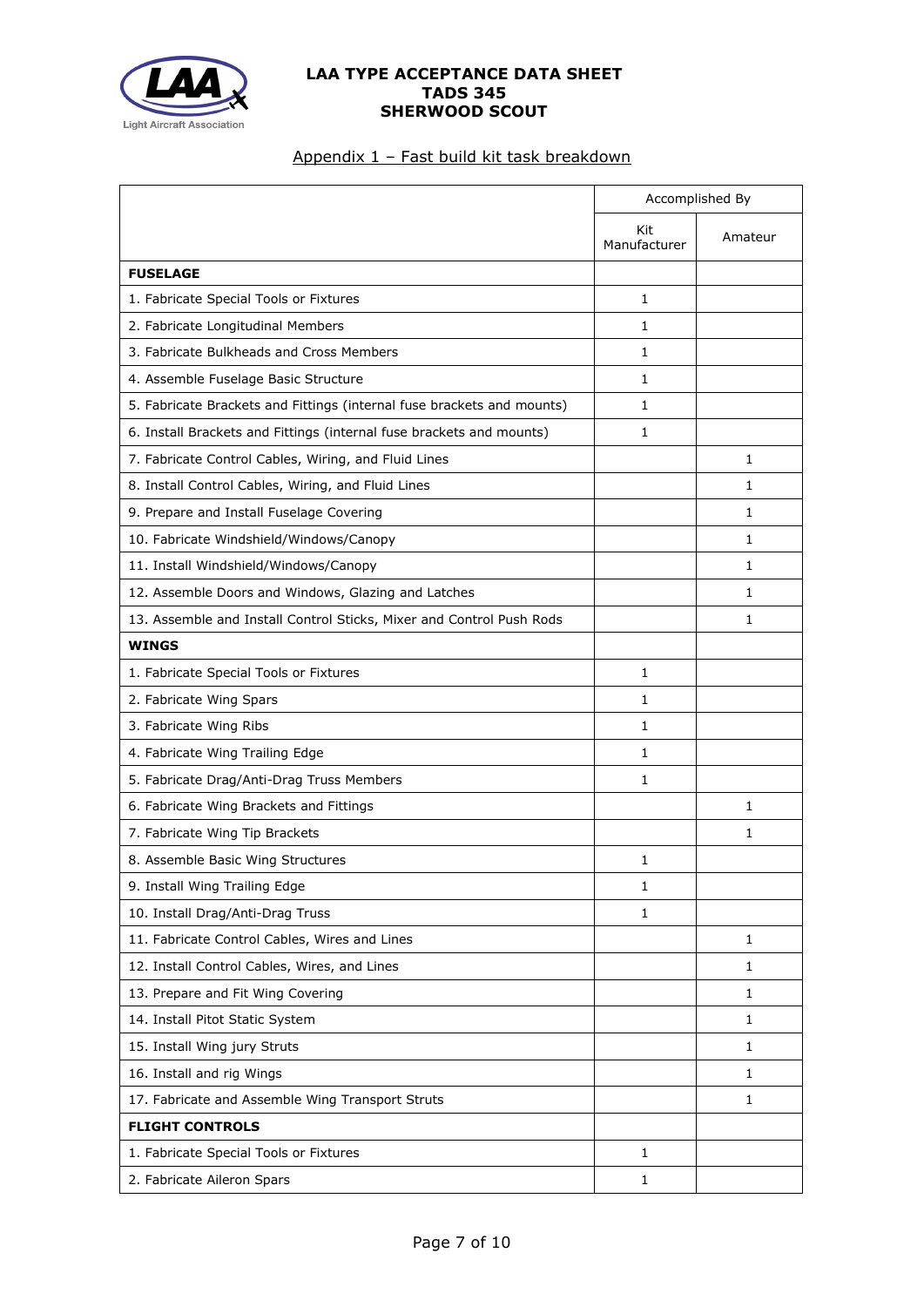

| 3. Fabricate Aileron Ribs                                  | 1            |              |
|------------------------------------------------------------|--------------|--------------|
| 4. Assemble Aileron Structure                              | 1            |              |
| 5. Cut/Trim and Assemble Aileron Leading and Trailing Edge | 1            |              |
| 6. Fabricate Aileron Brackets and Fittings                 | 1            |              |
| 7. Install Aileron Brackets and Fittings                   |              | $\mathbf{1}$ |
| 8. Prepare and Install Aileron Covering                    |              | 1            |
| 9. Install and Rig Aileron                                 |              | $\mathbf{1}$ |
| 10. Fabricate Flap Spars                                   | 1            |              |
| 11. Fabricate Flap Ribs or Cores                           | 1            |              |
| 12. Assemble Flap Structure                                | 1            |              |
| 13. Cut/Trim and Assemble Flap Leading and Trailing Edge   | 1            |              |
| 14. Fabricate Flap Brackets and Fittings                   | 1            |              |
| 15. Install Flap Brackets and Fittings                     |              | $\mathbf{1}$ |
| 16. Prepare and Fit Flap Covering                          |              | 1            |
| 17. Install and Rig Flap                                   |              | $\mathbf{1}$ |
| 18. Fabricate Elevator Spars                               | 1            |              |
| 19. Fabricate Elevator Ribs                                | 1            |              |
| 20. Assemble Elevator Structure                            | 1            |              |
| 21. Fabricate and Weld Elevator Trailing Edge              | 1            |              |
| 22 Fabricate Elevator Brackets and Fittings                |              | $\mathbf{1}$ |
| 23. Install Elevator Brackets and Fittings                 |              | $\mathbf{1}$ |
| 24. Prepare and Fit Elevator Covering                      |              | 1            |
| 25. Fabricate Elevator Trim System                         |              | 1            |
| 26. Install Elevator Trim System                           |              | 1            |
| 27. Install and Rig Elevator                               |              | 1            |
| 28. Fabricate Rudder Spar                                  | 1            |              |
| 29. Fabricate Rudder Ribs                                  | 1            |              |
| 30. Assemble Rudder Structure                              | 1            |              |
| 31. Fabricate and Weld on Rudder Trailing Edge             | 1            |              |
| 32. Fabricate and Install Rudder Brackets and Fittings     |              | $\mathbf{1}$ |
| 33. Install Rudder Cockpit Control System                  | $\mathbf{1}$ |              |
| 34. Prepare and Fit Rudder Covering or Skin                |              | 1            |
| 35. Fabricate Rudder Trim Tab                              |              | 1            |
| 36. Install Rudder Trim Tab                                |              | $\mathbf{1}$ |
| 37. Install and Rig Rudder                                 |              | 1            |
| <b>EMPENNAGE</b>                                           |              |              |
| 1. Fabricate Special Tools of Fixtures                     | $\mathbf{1}$ |              |
| 2. Fabricate Spars                                         | 1            |              |
| 3. Fabricate Ribs                                          | $\mathbf{1}$ |              |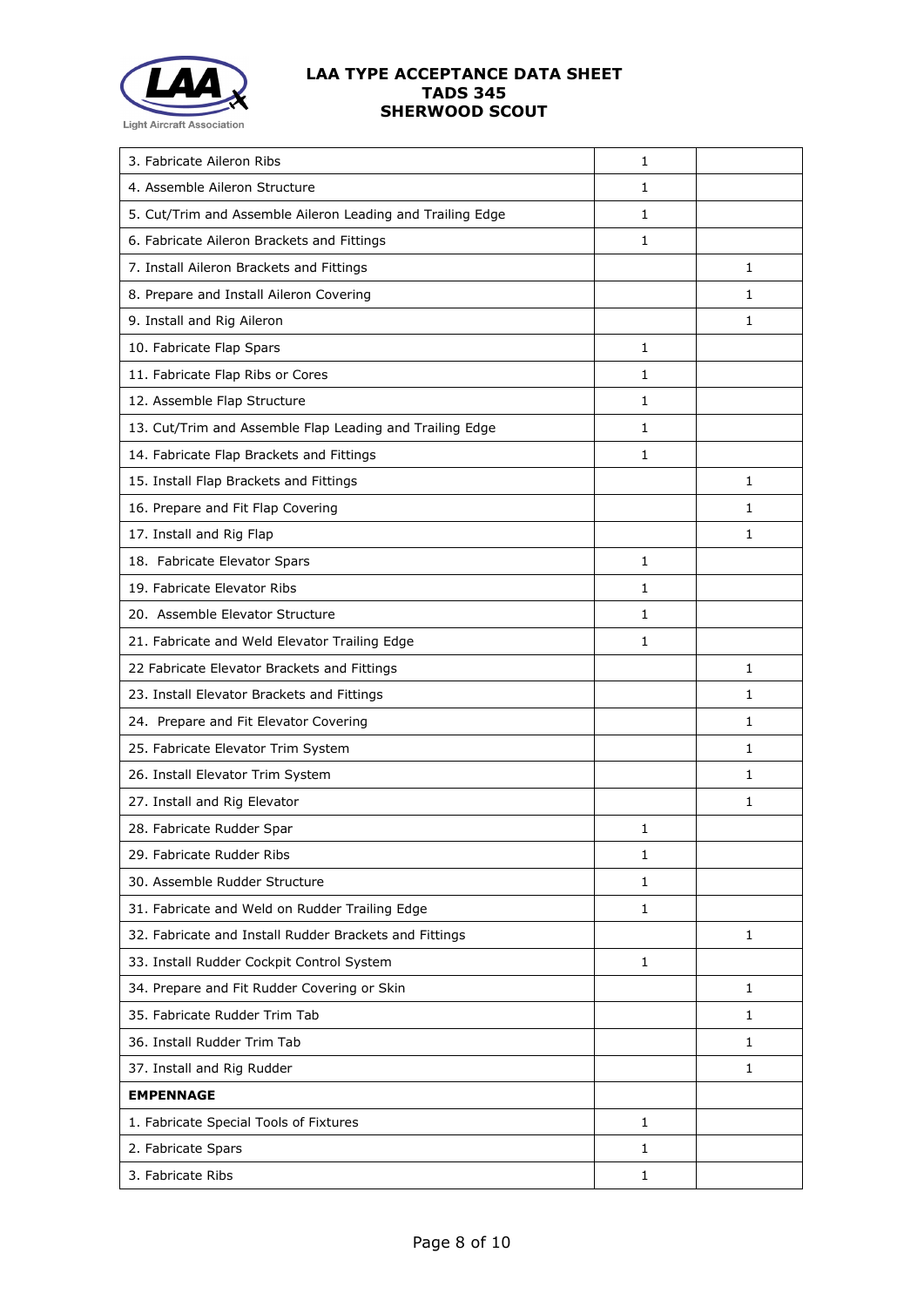

| 4. Fabricate Leading and Trailing Edges                         | 1            |              |
|-----------------------------------------------------------------|--------------|--------------|
| 5. Weld Empennage Assemblies                                    | 1            |              |
| 6. Fabricate Brackets and Fittings                              |              | 1            |
| 7. Assemble Empennage Structures                                |              | 1            |
| 8. Install Fittings                                             |              | 1            |
| 9. Fabricate Cables, Wires, and Lines                           |              | 1            |
| 10. Install Cables, Wires and Lines                             |              | $\mathbf{1}$ |
| 11. Prepare and Install Empennage Covering                      |              | 1            |
| <b>LANDING GEAR</b>                                             |              |              |
| 1. Fabricate Special Tools or Fixtures                          | 1            |              |
| 2. Fabricate Struts                                             | 1            |              |
| 3. Fabricate Brakes System                                      |              | 1            |
| 4. Fabricate Cables, Wires and Lines                            |              | $\mathbf{1}$ |
| 5. Assemble Wheels, Brakes, Tires, Landing Gear                 |              | $\mathbf{1}$ |
| 6. Install Landing Gear System Components                       |              | 1            |
| 7. Prepare and Fit Landing Gear Covering                        |              | 1            |
| 8. Assemble and Install Tailwheel and Steering Gear             |              | 1            |
| <b>PROPULSION</b>                                               |              |              |
| 1. Fabricate Special Tools of Fixtures                          | $\mathbf{1}$ |              |
| 2. Fabricate Engine Mount                                       | $\mathbf{1}$ |              |
| 3. Fabricate Engine Cooling System/Baffles                      | $\mathbf{1}$ |              |
| 4. Fabricate Induction System                                   | 1            |              |
| 5. Fabricate Exhaust System                                     | $\mathbf{1}$ |              |
| 6. Fabricate and Install Engine Controls                        |              | 1            |
| 7. Fabricate Brackets and Fittings For Ancillary Components     |              | 1            |
| 8. Fabricate Cables, Wires and Lines                            |              | 1            |
| 9. Assemble Engine                                              | $\mathbf{1}$ |              |
| 10. Install Engine, Engine ECU and Items Listed Above           |              | 1            |
| 11. Cut and Trim from base mouldings Engine Cowling             |              | 1            |
| 12. Install Engine Cowling and Associated fittings and brackets |              | 1            |
| 13. Install Propeller                                           |              | 1            |
| 14. Fabricate Fuel Tank and Header Tank                         | 1            |              |
| 15. Install Header Tank Hoses and Fittings                      |              | $\mathbf{1}$ |
| 16. Install Fuel Tank                                           | 1            |              |
| 17. Fabricate Fuel System Components                            | 1            |              |
| 18. Install Fuel System Components                              |              | $\mathbf{1}$ |
| <b>COCKPIT/INTERIOR</b>                                         |              |              |
| 1. Fabricate Instrument Panel                                   |              | 1            |
| 2. Install Instrument Panel and Instruments                     |              | 1            |